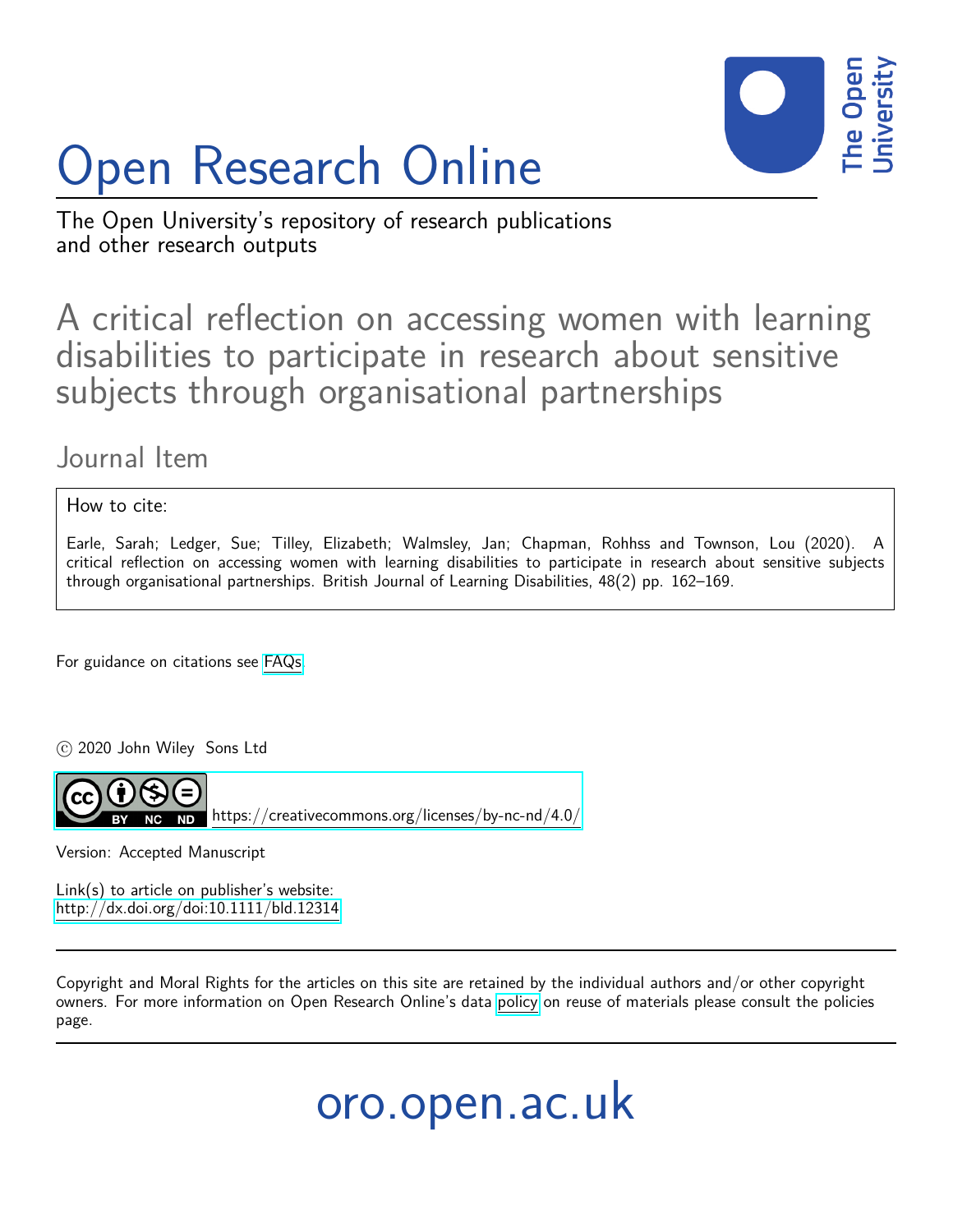**A critical reflection on accessing women with learning disabilities to participate in research about sensitive subjects through organisational partnerships**

# **ACCESSIBLE SUMMARY:**

- This article is about reaching people with learning disabilities to take part in research on sensitive topics, like contraception. Contraception is a way to prevent pregnancy.
- The article shows that working with organisations can help to find and support people with learning disabilities to take part in research.
- The article explores what research teams need to do when working with organisations to find and support research participants.

#### **Abstract**

**Background:** Contraceptive use by women with learning disabilities differs from that of nondisabled women of a similar age. Women with learning disabilities start contraception earlier and often use it when they not sexually active. Hence there is a need to hear directly from these women about their experiences of contraceptive decision-making. But accessing women to discuss a sensitive topic such as contraception poses significant challenges to researchers.

**Methods**: The study was qualitative in nature and involved conducting semi-structured interviews with nineteen women. This paper reports on the methodological challenges and findings from the project which have wider implications for research on sensitive topics with hard to reach groups. It reflects critically on the challenges of accessing women with learning disabilities to participate in research on contraception.

**Results:** Twelve of the 19 participants in our project were recruited through two organisations. Working in partnership with organisations who had a keen interest in the research and endorsed it at senior level enabled us to overcome recruitment challenges. But working in this way raised gatekeeping issues that impacted upon data collection and may have affected our substantive findings.

**Conclusion:** Working in partnership with organisations can be an effective and practical way of recruiting participants that researchers may otherwise find hard to reach. However, organisational partnerships can be hard to develop and take time. We argue that it is important to reflect openly and honestly about the methodological and ethical issues that may arise when working closely with organisations in sensitive research.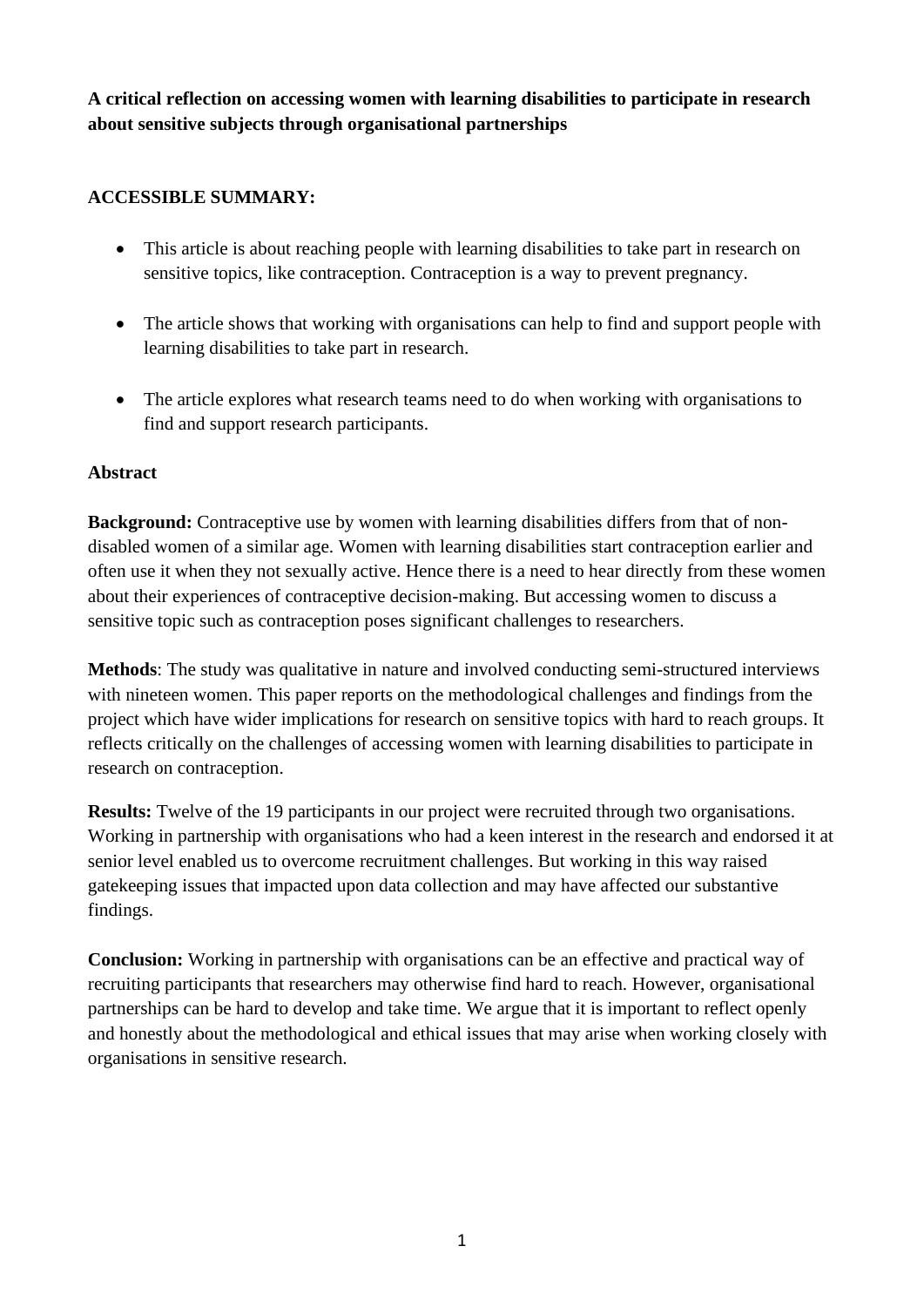#### **1. INTRODUCTION**

This paper reports on the process of recruiting and interviewing participants for research into the experiences of women with learning disabilities who use contraception. It reflects upon the experience of developing partnerships with two organisations to facilitate access to participants when researching 'sensitive' topics. It highlights methodological challenges encountered during the project, particularly the need for pragmatism. It has implications for research with people with learning disabilities on topic areas that might be regarded as sensitive, taboo or ethically complex; and it sheds light on the reasons adults with learning disabilities are excluded from research (Iacono 2006; Lai et al. 2012).

The research project<sup>1</sup> that informs this paper was conducted by an all-female research team, one of whom has learning disabilities. We set out to interview a minimum of 15 women with learning disabilities who used specialist disability services and who were using, intending to use, or had previously used contraception. Ethical approval was granted by the Open University Human Research Ethics Committee. By the end of the project we had interviewed 19 women, including four women with high support needs<sup>2</sup>, and three women from Black and Minority Ethnic (BAME) communities. All names of organisations and individuals have been anonymised. This paper focuses specifically on working in partnership with organisations to include people with learning disabilities in research, and on the methodological issues that arose during the project. The substantive findings have been discussed elsewhere (Ledger et al. 2016).

#### **2. LITERATURE REVIEW**

Recent years have seen a growing emphasis – through government policy, the academy and the self-advocacy movement - on the importance of hearing people's experiences and views in research (DH 2015; Nind 2014; Walmsley et al. 2018). There is increasing evidence that adults with learning disabilities value participating in research, experiencing personal and social benefit as a result (Ledger, 2012; Crook et al. 2016), and, that people want researchers to use their experiences and perspectives to improve quality of life for other people with learning disabilities (Calvely 2012; McDonald et al. 2012). But involving people with learning disabilities in research continues to be hindered by a number of complex and intersecting factors, beginning with the process of reaching people who may wish to take part. Previous studies have highlighted the ways in which gatekeepers (either family members, practitioners or organisations) can create barriers to participation for a host of reasons. These include lack of time to support the research; lack of understanding about the purpose, risks and possible benefits of research; concerns about organisational risk, prioritizing other tasks and activities above the research; and a general lack of enthusiasm about it (Crook et al. 2016; Lennox et al. 2005; Nicholson et al. 2013). Practical issues also serve to make recruitment of people with learning disabilities particularly complex: travelling to and from research venues can be expensive and difficult to organise because people who cannot travel independently will often need staff support to participate; support workers may not be able to attend due to other commitments; and family carers may be overstretched (Crook et al. 2016; Ellis 2015). Ethical concerns have sometimes created additional barriers to involving people with

<sup>&</sup>lt;sup>1</sup> The research was funded by Open Society Foundations

<sup>&</sup>lt;sup>2</sup> The study adopted the definition of Beamer and Brookes (2001): 'High support needs describes people who have learning disabilities and extra needs. Some have physical disabilities, other health needs and 'challenging' behaviours' (p.10)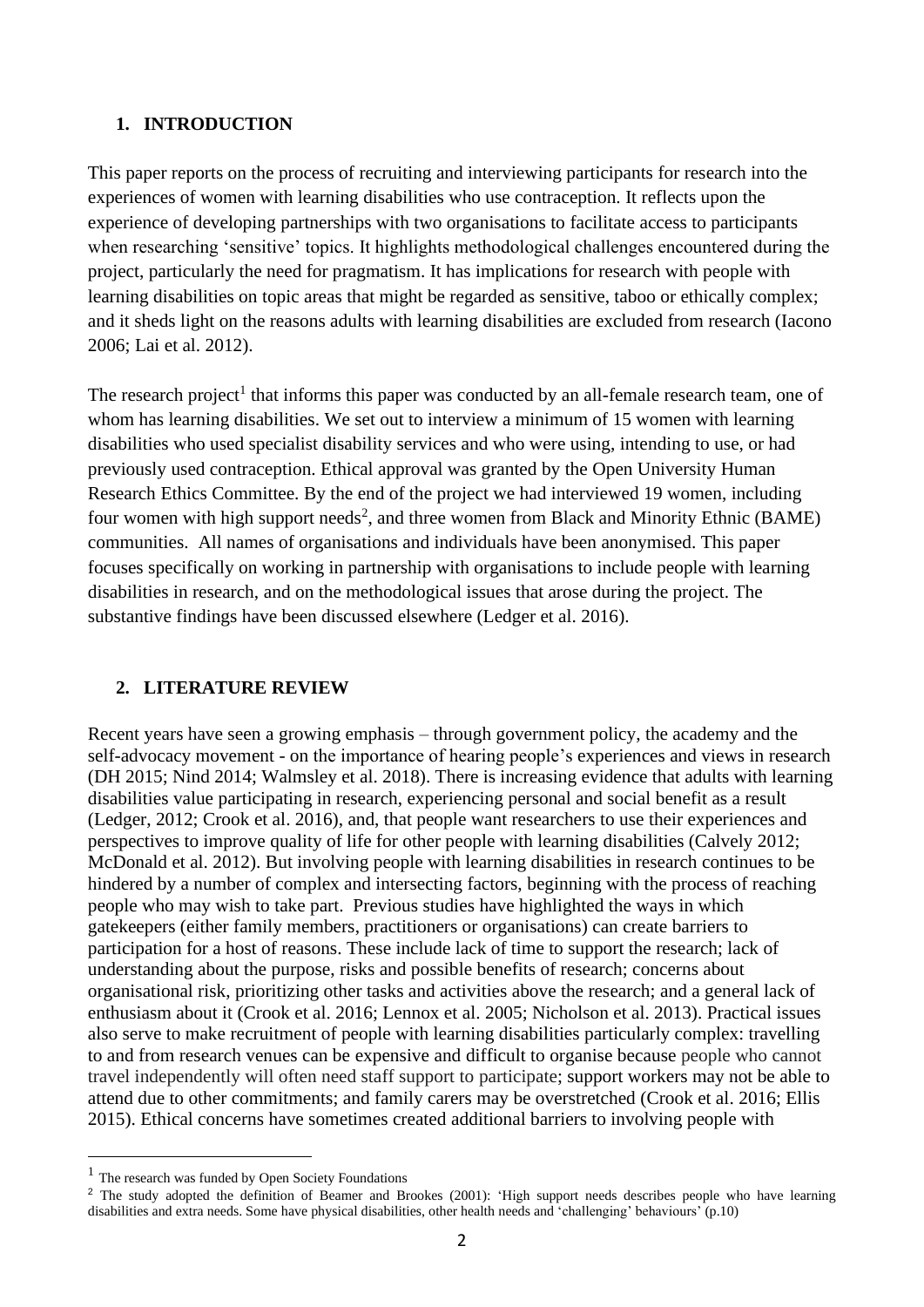learning disabilities in research, as researchers or research organisations conclude that the process of securing ethical approval and obtaining informed consent will be too complex, time consuming and resource intensive (McClimens and Allmark 2011; Boxall and Ralph 2011).

While these recruitment issues cut across learning disability research more generally, there are additional challenges when conducting research that might be described as 'sensitive'. Definitions of what constitutes sensitive research varies between texts (Mallon and Elliott 2019), but it is frequently identified as research that is accompanied by a level of risk or threat, because it invites participants to reflect on deeply personal experiences that fall within the private sphere, or because it may expose forms of stigma or deviance (Lee 1993). Dickson-Swift et al. (2008) argue that research can be defined as 'sensitive' in relation to the potential impact it may have on participants, for example, evoking distressing emotions. Tuffrey-Wijne et al. (2008), discussing their research on cancer and end of life care, outlined how it was difficult to identify people with learning disabilities who had (or were affected by) cancer. Personal contacts and networks were often the most fruitful ways of finding people, but ethical safeguards around the project prevented people from being approached directly through these more informal channels. As researchers, they spent considerable time and energy investing in relationships with staff and carers, explaining why the research was important, and reassuring them that participants would be treated well throughout the process.

However, while gatekeepers can create barriers to people's involvement in research, they can also serve to facilitate participation. Some research projects are almost entirely dependent upon securing the enthusiasm and support of organisational leaders, who play an active role in supporting the recruitment process (Tilley 2007; Ledger 2012). Researchers need to guard against the danger of 'over-rapport' with such gatekeepers who may bestow important 'gifts' upon them, for example, disclosing information that would otherwise be unavailable, or providing access to people and other data that enriches the study (Bosk 1979). Nevertheless, developing these relationships with organisational gatekeepers is sometimes the only practical way to get a piece of research off the ground. Indeed, much innovative inclusive research has been enabled by the relationships that academics have developed with self-advocacy organisations and services (Nind 2014). Adhering to ethical guidelines such as those developed by the Social Research Association (SRA) can support researchers to consider the impact of these relationships and develop strategies to help manage dilemmas that arise in practice. Reflecting on the implications of partnership working, Williams and Tarleton (2015) argue that close associations with organisations throughout the research process can serve to increase the impact of the research, as mutual interests are served. Pondering on whether or not close associations with external partners risks unacceptable levels of research bias, they highlight the importance of 'maximum reflexivity', so that 'the final results take into account and develop our own thinking in a transparent way' (2015: 151). Williams and Tarleton acknowledge that all social research is interpretative, and the researcher's positioning matters. However, they argue that the benefits of partnership working to support research in learning disability outweigh the risks. The interdependencies between academics and collaborating organisations are often neglected in discussions about research design and methodology. And yet it is often the case that research could simply not be realised without the creation of such partnerships. While academics may require the input of external organisations to broker relationships, contribute to research design or provide essential contextual information, community partners will have their own motivations for supporting the research (Facer and Enright 2016).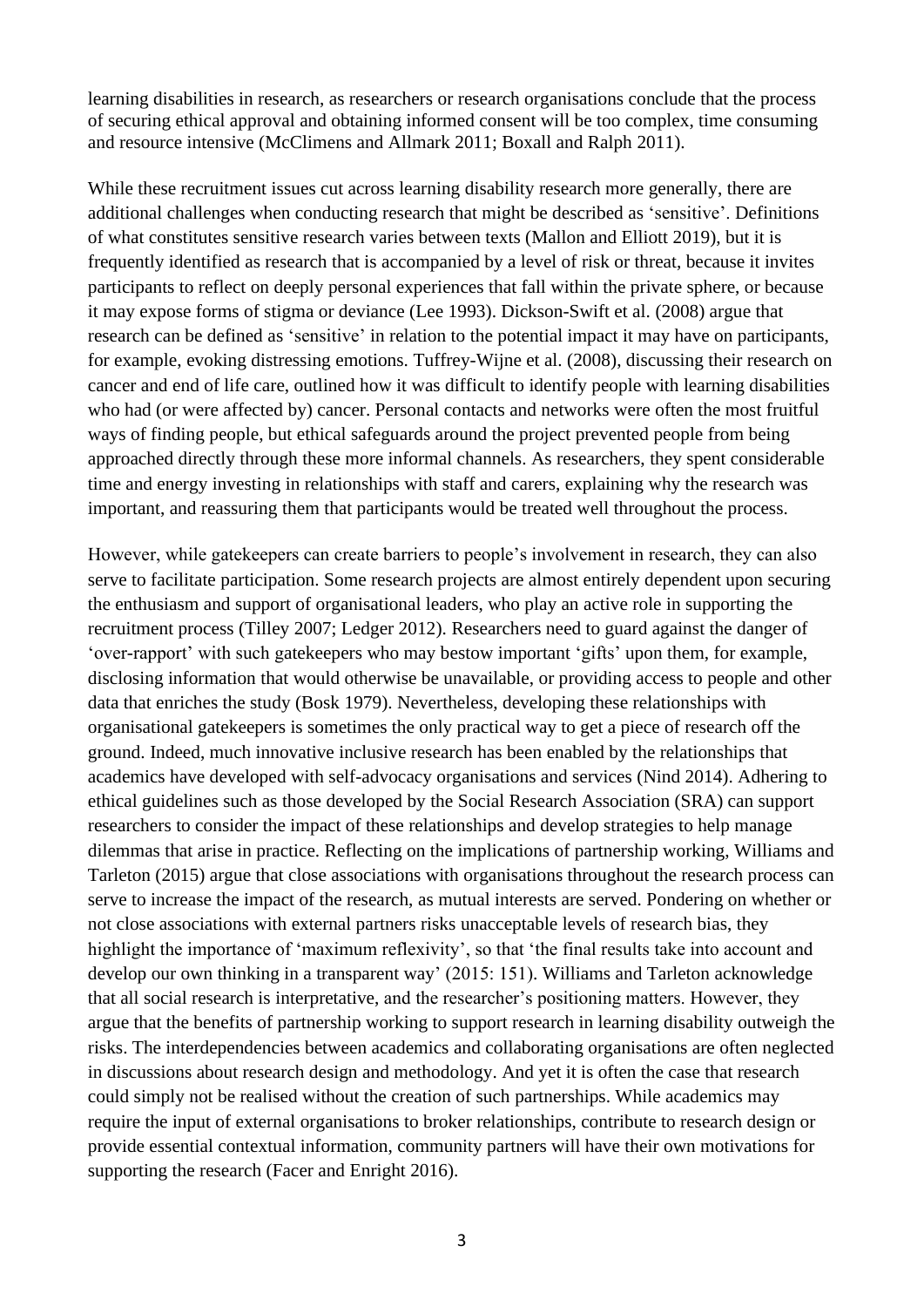# **3. METHODS AND METHODOLOGICAL FINDINGS**

This section discusses the research methods and outlines the process we followed to recruit participants through working with two organisations – an advocacy group (Connect<sup>3</sup>) and a service provider (Zamma)<sup>4</sup> on a qualitative project exploring women's contraceptive choice and use. It explains why the organisations were selected, how they were initially approached, the recruitment and interview methods used in each and how these were adapted to respond to the needs of individual women and different organisational settings as the research unfolded. During the study the research team also approached other organisations and individuals using existing networks and snowballing, but recruitment was less successful.

This paper focuses on the methodological challenges of working specifically with these two organisations to include people with learning disabilities in research on sensitive topics.

#### **3.1 Methods, consent and pilot**

The team developed an accessible information sheet and consent form to inform potential participants and their supporters about the research. Both were piloted with a woman with learning disabilities known to one of the research team and who had volunteered to help. Minor amendments were made after this. Amendments included edits to the words and images used.

Questions and accompanying photographs and images (e.g. of contraceptives) were piloted with five women prior to finalising their content. This pilot phase feedback, combined with good practice guidance on promoting the involvement of people with learning disabilities in meetings and decision-making (NICE 2016), led to the team developing an accessible 'Getting ready for Interview Tool' which comprised of a set of accessible questions about contraception presented in PowerPoint format. These were sent to potential participants with the easy read information sheet two to three weeks in advance of the interview. This easy read interview schedule enabled women to make informed consent about participation and helped them prepare for interview.

# **3.2 Participants**

In total, 19 women were interviewed. Women were included if they:

- had a label of learning disability, and had been users of specialist services for people with a learning disability
- were able to consent to take part without undertaking a formal assessment of capacity
- were using, intending to use, or had previously used contraception.

<sup>3</sup> pseudonym

<sup>4</sup> pseudonym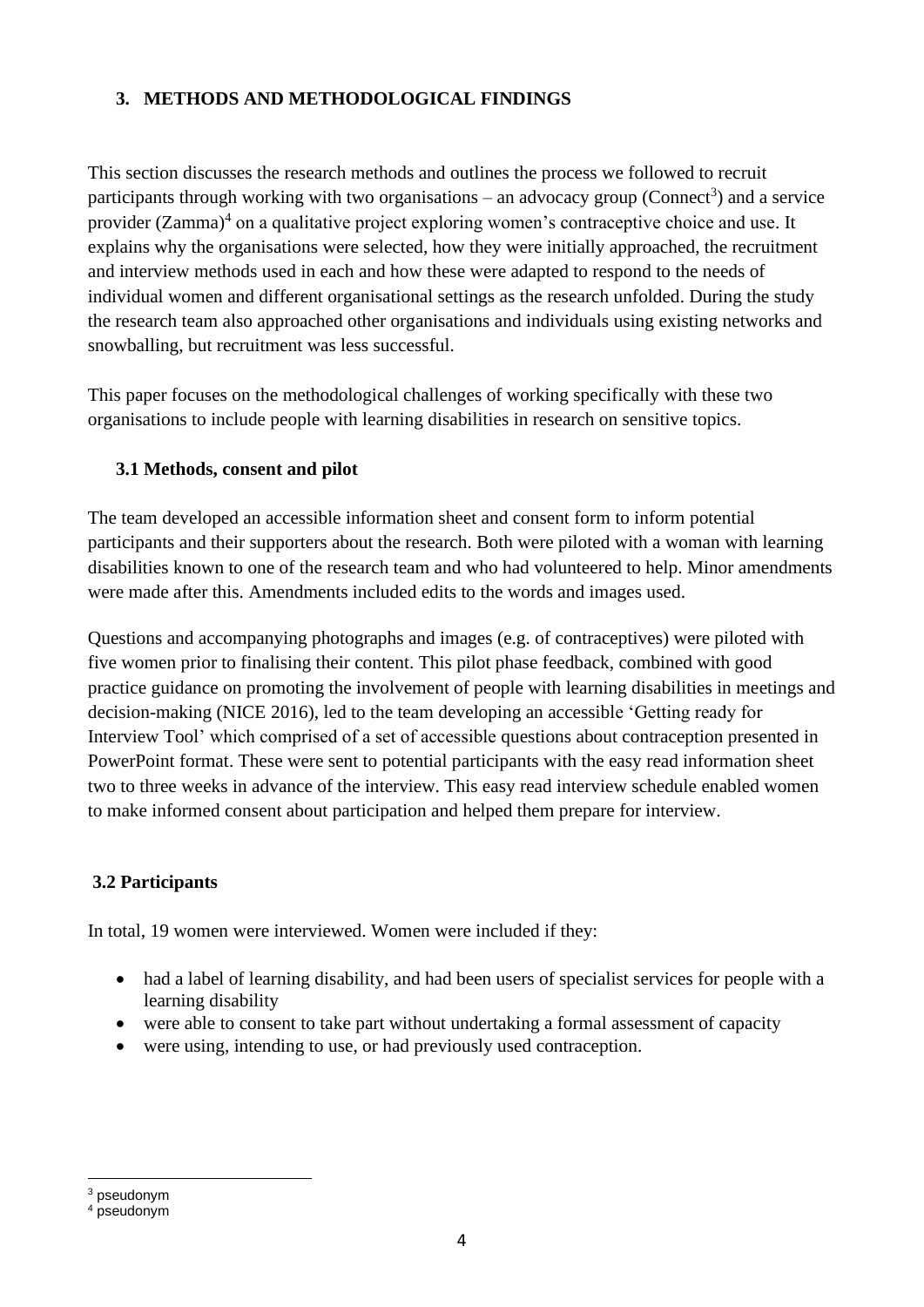Table 1 provides a brief profile for each research participant giving their age and ethnicity and an indication of their support needs. The table also gives information on method of recruitment and further information on the type and location of interview.

# **Table 1 Participant profiles (n=19)**

Please note that some interviews at Zamma were designed to resemble a relaxed 'cafe' style environment with refreshments, either in the participant's living room or the supported living unit lounge. For other interviews that were not arranged through organisations, meetings took place at the request of the woman involved. If a participant asked to meet in a cafe, steps were taken to ensure that privacy and confidentiality were maintained.

| Participant                    | Age/ethnicity     | <b>Method of</b> | Interviewer, Method and location of         | High           |  |  |  |
|--------------------------------|-------------------|------------------|---------------------------------------------|----------------|--|--|--|
| numbers                        |                   | recruitment      | interview                                   | <b>Support</b> |  |  |  |
|                                |                   |                  |                                             | <b>Needs</b>   |  |  |  |
|                                |                   |                  |                                             | Y/N            |  |  |  |
| RECRUITMENT THROUGH CONNECT    |                   |                  |                                             |                |  |  |  |
|                                |                   |                  |                                             |                |  |  |  |
| 1.                             | 51; White British | Organisational   | Researcher; 1:1 interview; Connect Office   | N              |  |  |  |
|                                |                   | partnership      |                                             |                |  |  |  |
| 2.                             | 28; White British | Organisational   | Connect Director; 1:1 interview; Connect    | $\mathbf N$    |  |  |  |
|                                |                   | partnership      | Office                                      |                |  |  |  |
| 3.                             | 25; White British | Organisational   | Researcher; 1:1 interview; Connect Office   | ${\bf N}$      |  |  |  |
|                                |                   | partnership      |                                             |                |  |  |  |
| 4.                             | 22; White British | Organisational   | Researcher; 1:1 interview; Connect Office   | $\mathbf N$    |  |  |  |
|                                |                   | partnership      |                                             |                |  |  |  |
| 5.                             | 37; White British | Organisational   | Researcher; 1:1 interview; Connect Office   | $\mathbf Y$    |  |  |  |
|                                |                   | partnership      |                                             |                |  |  |  |
| 6.                             | 26; White British | Organisational   | Researcher; 1:1 interview; Connect Office   | $\mathbf N$    |  |  |  |
|                                |                   | partnership      |                                             |                |  |  |  |
| 7.                             | 46; White British | Organisational   | Connect Director; 1:1 interview; Connect    | ${\bf N}$      |  |  |  |
|                                |                   | partnership      | Office                                      |                |  |  |  |
| 8.                             | 24; White British | Organisational   | Researcher; Interview supported by Connect  | N              |  |  |  |
|                                |                   | Partnership      | worker; Skype                               |                |  |  |  |
| RECRUITMENT THROUGH ZAMMA      |                   |                  |                                             |                |  |  |  |
| 9.                             | 28; White British | Organisational   | Researcher; Interview supported by          | $\mathbf N$    |  |  |  |
|                                |                   | partnership      | keyworker; In woman's own flat              |                |  |  |  |
| 10.                            | 40; Philippian    | Organisational   | Researcher; Two women interviewed           | ${\bf N}$      |  |  |  |
|                                |                   | partnership      | together; Informal café style with          |                |  |  |  |
|                                |                   |                  | refreshments; Lounge of supported living    |                |  |  |  |
|                                |                   |                  | unit                                        |                |  |  |  |
| 11.                            | 32; Black British | Organisational   | Researcher; Interview with two women        | $\mathbf N$    |  |  |  |
|                                |                   | partnership      | supported by home manager, with accessible  |                |  |  |  |
|                                |                   |                  | interview questions sent in advance; Lounge |                |  |  |  |
|                                |                   |                  | of supported living unit                    |                |  |  |  |
| 12.                            | 36; Black British | Organisational   | Researcher; 1:1 interview; In woman's own   | $\mathbf N$    |  |  |  |
|                                |                   | partnership      | home                                        |                |  |  |  |
| NON-ORGANISATIONAL RECRUITMENT |                   |                  |                                             |                |  |  |  |
| 13.                            | 43; White British | Research Team    | Professional Advocate; 1:1 interview using  | Y              |  |  |  |
|                                |                   | networks         | accessible interview questions sent in      |                |  |  |  |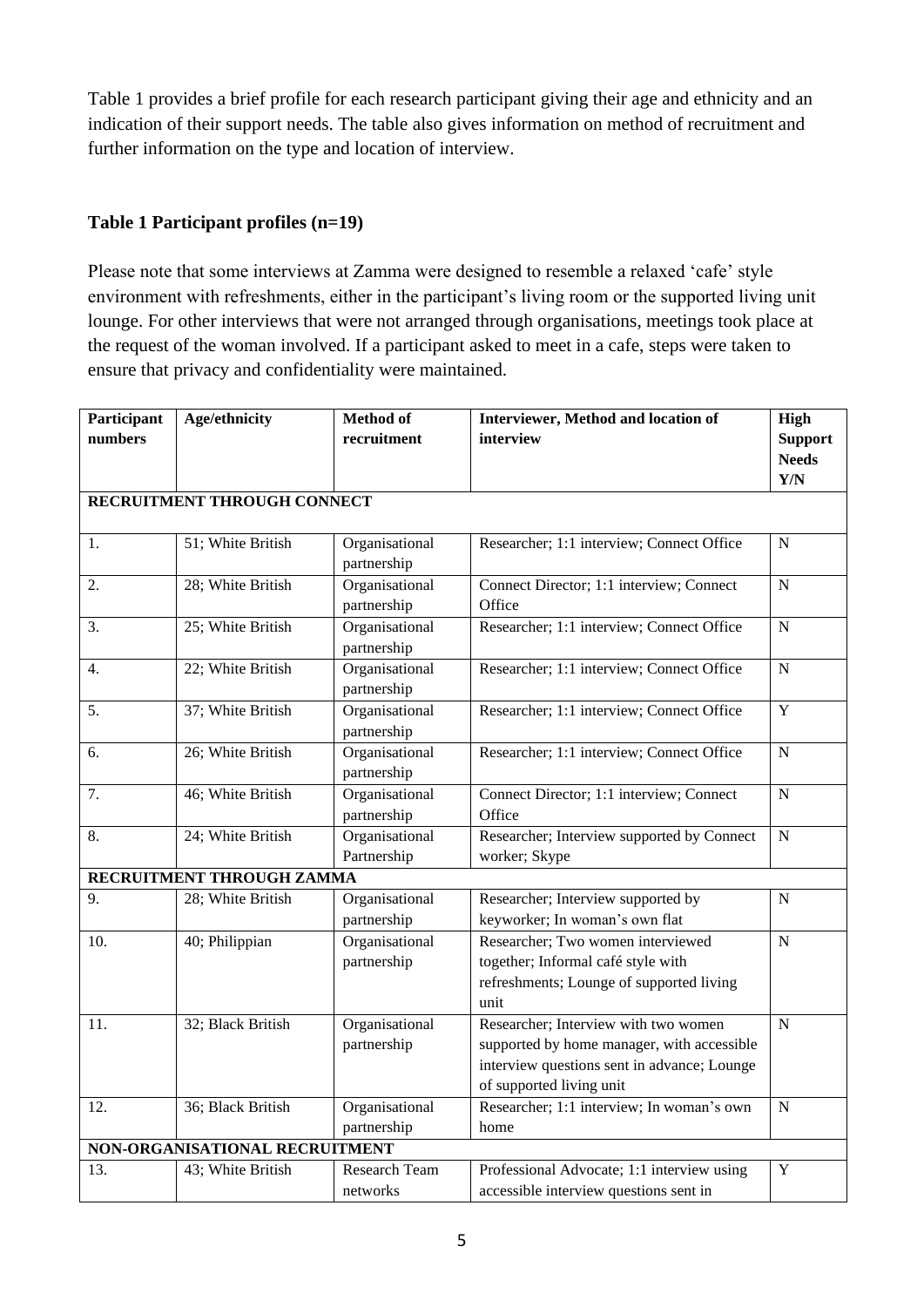|     |                   |                      | advance; Café                                 |   |
|-----|-------------------|----------------------|-----------------------------------------------|---|
| 14. | 56; White British | Research Team        | Researcher; 1:1 interview; In woman's own     | Y |
|     |                   | networks             | home with refreshments                        |   |
| 15. | 54; White British | Research Team        | Researcher; 1:1 interview; Café               | N |
|     |                   | networks             |                                               |   |
| 16. | 49; White British | Research Team        | Researcher; 1:1 interview; Local advocacy     | N |
|     |                   | networks             | office                                        |   |
| 17. | 19; White British | <b>Research Team</b> | 2 researchers; Interview with participant and | Y |
|     |                   | networks             | her parents together; In the family's home    |   |
| 18. | 29; White British | <b>Research Team</b> | 2 researchers; Interview; Local advocacy      | N |
|     |                   | networks             | office                                        |   |
| 19. | 61; White British | Self-nominated       | Researcher; 1:1 Interview; University Office  | N |

#### **3.3 Organisational partnerships**

Twelve of the 19 women interviewed were reached through close partnership working between members of the research team and the two organisations, 'Connect' and 'Zamma'. These organisations were different in their size, purpose and management structures and systems. The advocacy agency (Connect) is in a rural location serving a predominantly white British user group. The service provider (Zamma) is in an inner city and supports an ethnically diverse population. The discussion below presents an overview of how members of the research team worked with each organisation.

#### *Connect: Approaching the organisation*

Connect had previously expressed interest in taking part via an online survey in which families and staff supporting contraceptive decision-making were asked about their views and experiences (REF). It had not been possible to interview members of Connect at that stage because ethical approval had not been granted to include women with learning disabilities. The Research team recontacted Connect when ethical approval was secured for this project, and they agreed to ask members if they would like to take part.

# *Connect: Access, recruitment and interviewing*

Connect had recently run a course on women's health. Sexuality, including contraception, were significant elements of the course, which aligned with the focus of our project. Researcher JW worked closely with Connect's Director to recruit women. The easy-read interview schedule was sent two weeks before the interview date, so that women knew what questions they would be asked. Sending the questions in advance was intended to support women to answer questions on a complex topic and to assist them to make an informed decision about participation.

Interviews were scheduled over two days in a rural part of the UK that was difficult to access by public transport. Forty-eight hours prior to the scheduled date Connect's Director informed the research team that 12 women, not the expected six, wanted to take part.

Consent forms had been circulated, and of the 12 women who attended on the day, eight arrived with completed consent forms. JW led a group session where she went through the interview questions with the women attending, to establish that they did understand the topic, and were making an informed decision to be interviewed. Following this session, eight women said they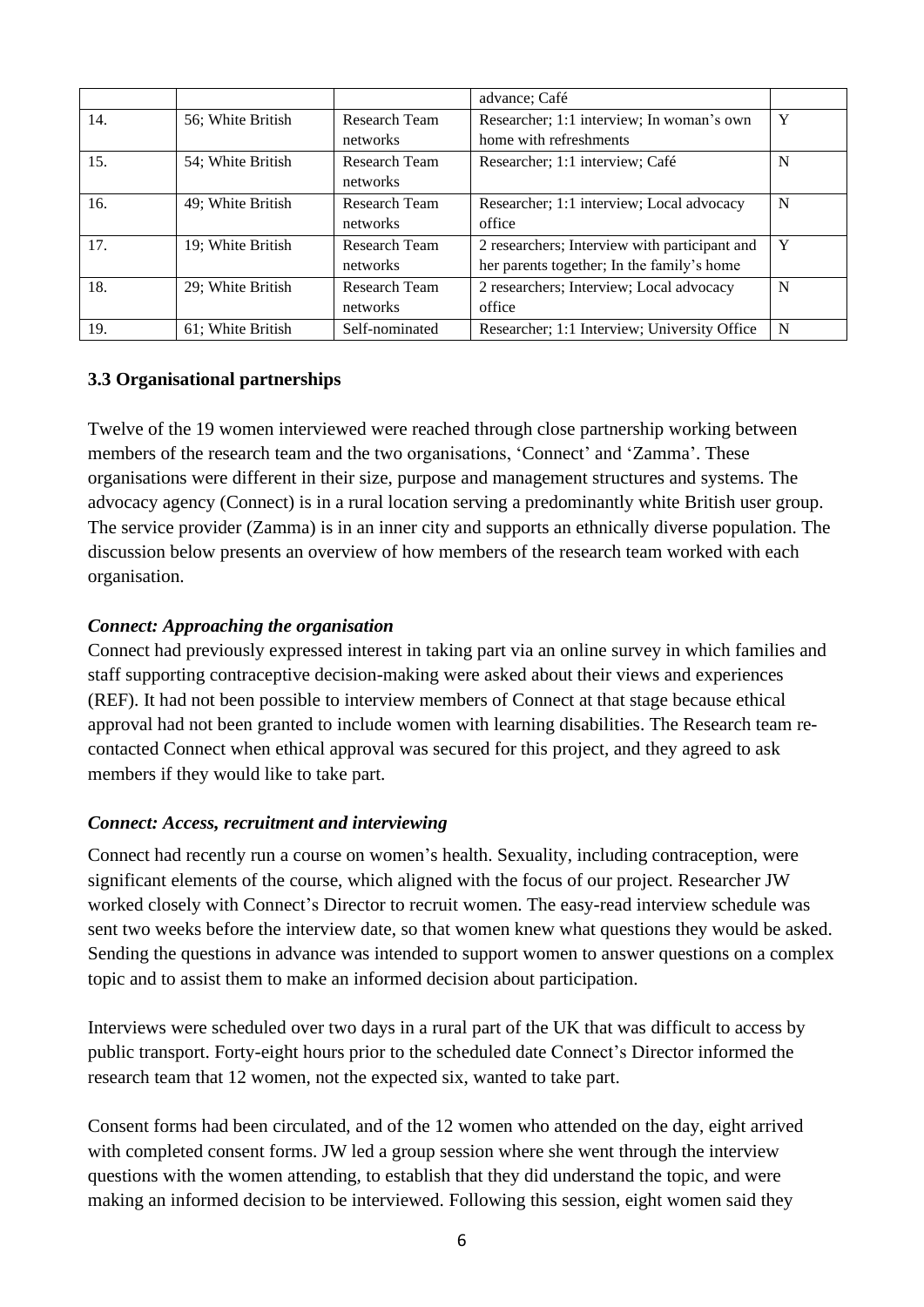would like to be interviewed, although one was then excluded because her experience of contraception was not sufficiently recent. 5

The women were then interviewed individually in turn in private offices, while Connect staff undertook activities with the other women present. Because there were more women than anticipated, the Connect Director offered to undertake some interviews simultaneously. The researcher made a pragmatic decision that this was the only way all seven interviews could be done in one day. Although not ideal, neither the budget nor the project timetable allowed for a return visit. Hence two of the seven Connect interviewees were interviewed that day by Connect's Director. She had not been formally trained in administering the interview, and the women already had a relationship with her. However, the alternative was to exclude those women them as JW would have been unable to conduct all seven interviews in one day. It was also clear to the team that the research could not have taken place without Connect's willingness to actively support the research process.

#### *Connect: The added value of participating in the project*

Following completion of the research, Connect's Director reported that the project had helped them to understand more about the issues faced by their members, and to take steps to address them, including providing more information about contraceptives as the research showed how little women knew; and by supporting one woman to write to her GP requesting a consultation to change her contraceptive.

#### *Zamma: Approaching the organization*

Zamma is a housing and social-care charity providing supported living, nursing care and employment support to approximately 120 people with learning disabilities in an inner-city location. The organization had a long-standing interest in supporting tenants with sexuality and relationships and, for this reason, we decided to approach them. SL initially approached the Chief Executive and was invited to a meeting to discuss research aims and methods. The research team was then requested to make an accessible presentation to the Board to seek their approval.

This presentation raised further questions about the research project (for example, recruitment, anonymity and confidentiality) and new questions about Zamma practice (for example, how many women supported by Zamma used contraception and how was it monitored?). Board members with learning disabilities endorsed the idea of sending interview questions in advance – emphasising that this practice was helpful for their own work on the Board.

# *Zamma: Access, Recruitment and interviewing*

Following Board approval, Zamma's Care Service Manager (CSM) wrote to all female tenants asking if they would like to take part and briefed residential and supported living managers about the research. In response, managers and keyworkers set time aside to talk to women who met the research criteria about the project. Information about the research was headed with Zamma and University logos to make it clear to staff and residents that this was a trusted project with the

<sup>5</sup> Another young woman who met the criteria but had been unable to attend (ironically due to period pains) was interviewed by the researcher the following week via Skype. She was supported on the call by a Connect worker. This brought the total number of participants recruited through Connect to 8.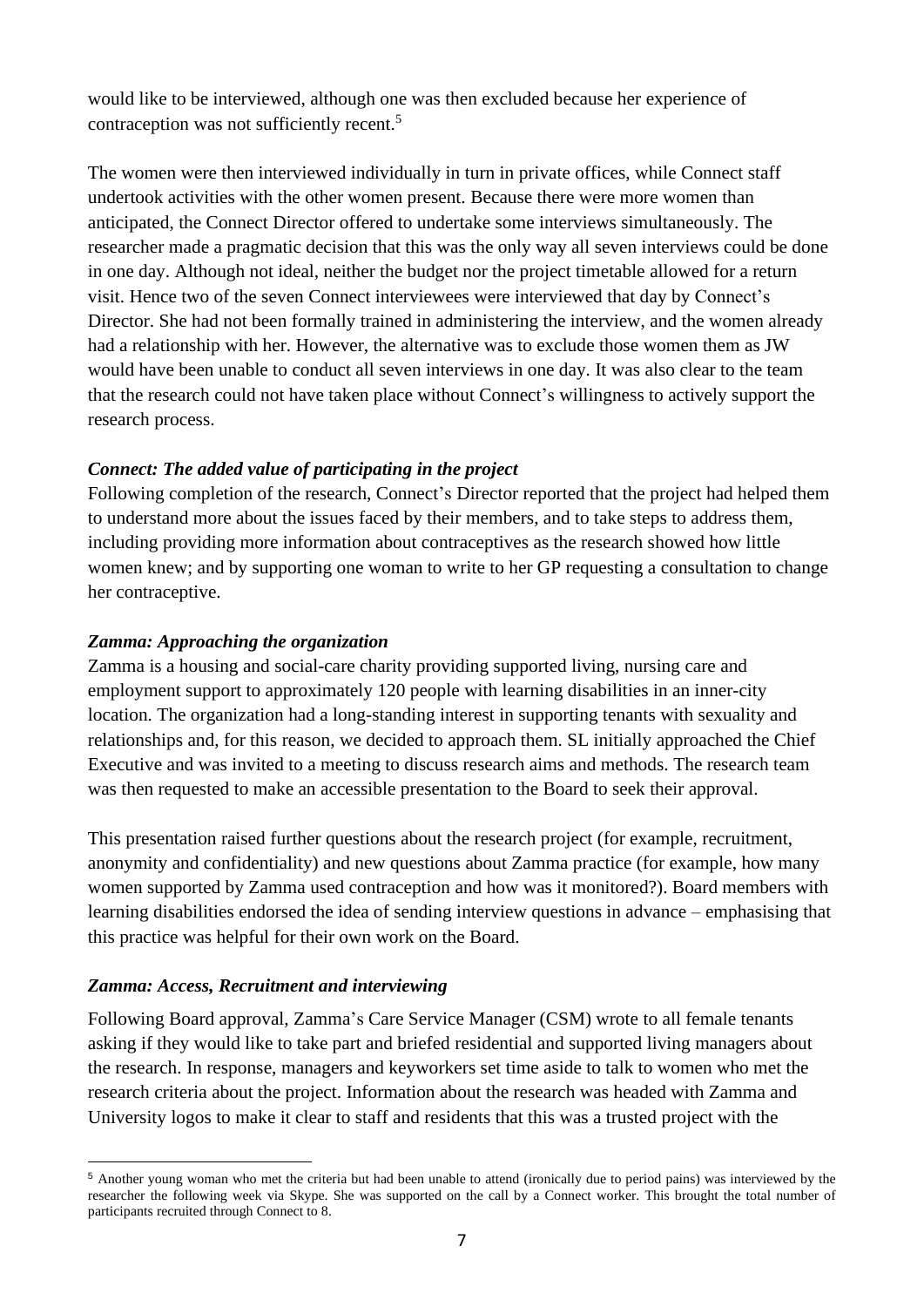organisation's endorsement. Zamma managers introduced the researcher to four women who had expressed a clear interest in being interviewed and reported that three other women who were eligible had declined to be interviewed. A further three women appeared unsure or inconsistent in their responses and so were excluded. A further six women with high support needs, who communicated non-verbally, were initially put forward by Zamma keyworkers for inclusion but subsequently excluded, as it was not possible to trace their former case records to confirm their historical use of contraception (remembered by staff) and as a result did not meet the research selection criteria.

Because participants were initially approached by Zamma managers it was important to ensure that women reliant on the organisation for support, were giving free and informed consent and not agreeing to participation to please staff. This risk was openly discussed between the researcher and Zamma staff who confirmed they would make it clear to all that participation was their choice and that it was fine to decline – as three women clearly did. Zamma senior managers explained that they often visited projects to inform residents of such opportunities and invite their participation. There was evidence that residents were familiar with saying no in this context. Three weeks before the interview date researchers sent easy read information, consent forms and interview questions to the four confirmed participants via managers and frontline staff.

Each woman worked with her keyworker, family or support circle to prepare for the research interview. All interviews were informal and the woman herself chose who she wanted to support her and where/how the interview would take place. At the start of every interview the researcher revisited the consent form. At the end of each interview Zamma staff left the room, consent was revisited and the women were asked again to sign by the researcher.

#### *Zamma: The added value of participating in the project*

As with Connect, the active participation of Zamma was essential to the research. In turn, Zamma recognized the research as an opportunity for their organisation to focus on a complex issue which had not previously been discussed at Board level, in particular, the need to collate information on contraception as part of their health action planning. The Zamma CSM, a member of the senior management team, described her involvement in the project as '*humbling and educational'*.

#### **4. DISCUSSION**

In this paper we have highlighted that research on 'sensitive' topics with people with learning disabilities can be a 'messy' (Sparrman 2014) and resource-intensive business that requires creative approaches to recruitment and other aspects of the research process. However, these approaches bear methodological and ethical consequences which we discuss below.

Recruiting women with learning disabilities for research purposes can be extremely challenging (Iacono 2006). Our research highlights how researchers in this field cannot rely on advertisement, social media or other 'pull' methods of accessing respondents (Walmsley 1993), even though they have been found to be successful with other 'hard-to-reach' groups (Topolovec-Vranic & Natarajan 2016). Rather, they have to work hard to foster trusting relationships with individuals and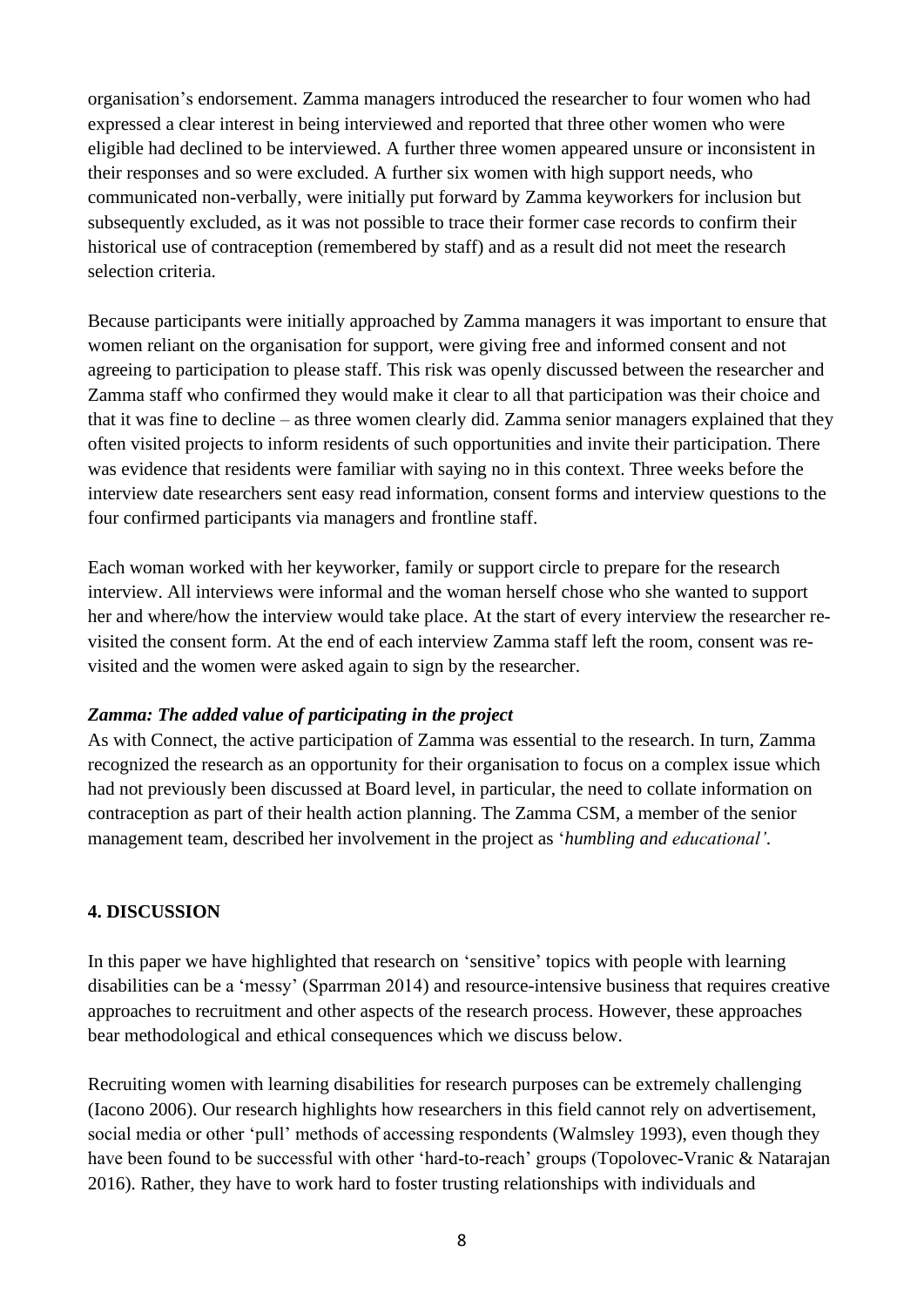organisations where there is the possibility of mutual benefit using an 'active and personal approach' (Crook et al. 2016: 136).

Two significant organisational relationships made this research possible. Both were interested in women's reproductive and sexual health. In Connect, contraception decision-making was a strong fit with their advocacy campaigning role. At Zamma, the research was an equally good fit with their commitment to practice development in supporting people with learning disabilities with sexuality, relationships and sexual health. The research project was successful because of the alignment of our research goals with their organisational priorities. Both partner organisations felt that their participation in the project had been beneficial and supportive of their organisations and of individuals within it, adding 'value' to the original aims of the research. Engagement in the research prompted both organisations to review the information and support they provided to women on contraception, and informed health action planning at Zamma.

However, there are limitations to this approach and it is possible that our substantive research findings are not typical of the experiences of women with learning disabilities. Every method of recruitment in research has its strengths and weaknesses. For example, relying on pull methods might attract participants with particularly strong views.

Research teams conducting similar types of work should be mindful of the additional time that can be needed to carry out such work successfully. We used a number of techniques to access participants including working with new organisations and individuals as well as those that were already known to us. Not all of our strategies were productive. If there was no obvious benefit to the organisation or the individuals working directly with the women, it is perhaps not surprising that many found reasons to decline the opportunity. The time and resource required to establish new relationships should not be under-estimated.

It is also worth noting that when working in partnership, organisations and individuals act as gatekeepers (Walmsley 1993; Nicholson et al. 2013; Crook et al. 2016). Gatekeeping meant that we were able to recruit successfully to the project but it also raised a number of issues. For example, Connect recruited women who did not meet our inclusion criteria and had to be excluded on the day. Ideally, this would not have happened. In contrast, Zamma chose to exclude some women because they were not able to determine their reproductive histories. We cannot be certain that there were no other women who might have met the criteria for inclusion, but – for other reasons – were not invited by our gatekeepers to participate in the research. All of these gatekeeping issues may have influenced our substantive research findings.

Twelve of 19 participants were recruited via partner organisations. In the case of Zamma, the participants were tenants and the research information bore the Zamma and University logos. Although we feel sure that no participant was coerced to participate and that consent processes were appropriate, it is always possible that some participants felt obliged to participate because of their relationship with the organisation and/or gatekeeper. As a research team we felt that there were sufficient examples of women declining to participate to indicate that the risk of coercion was minimal.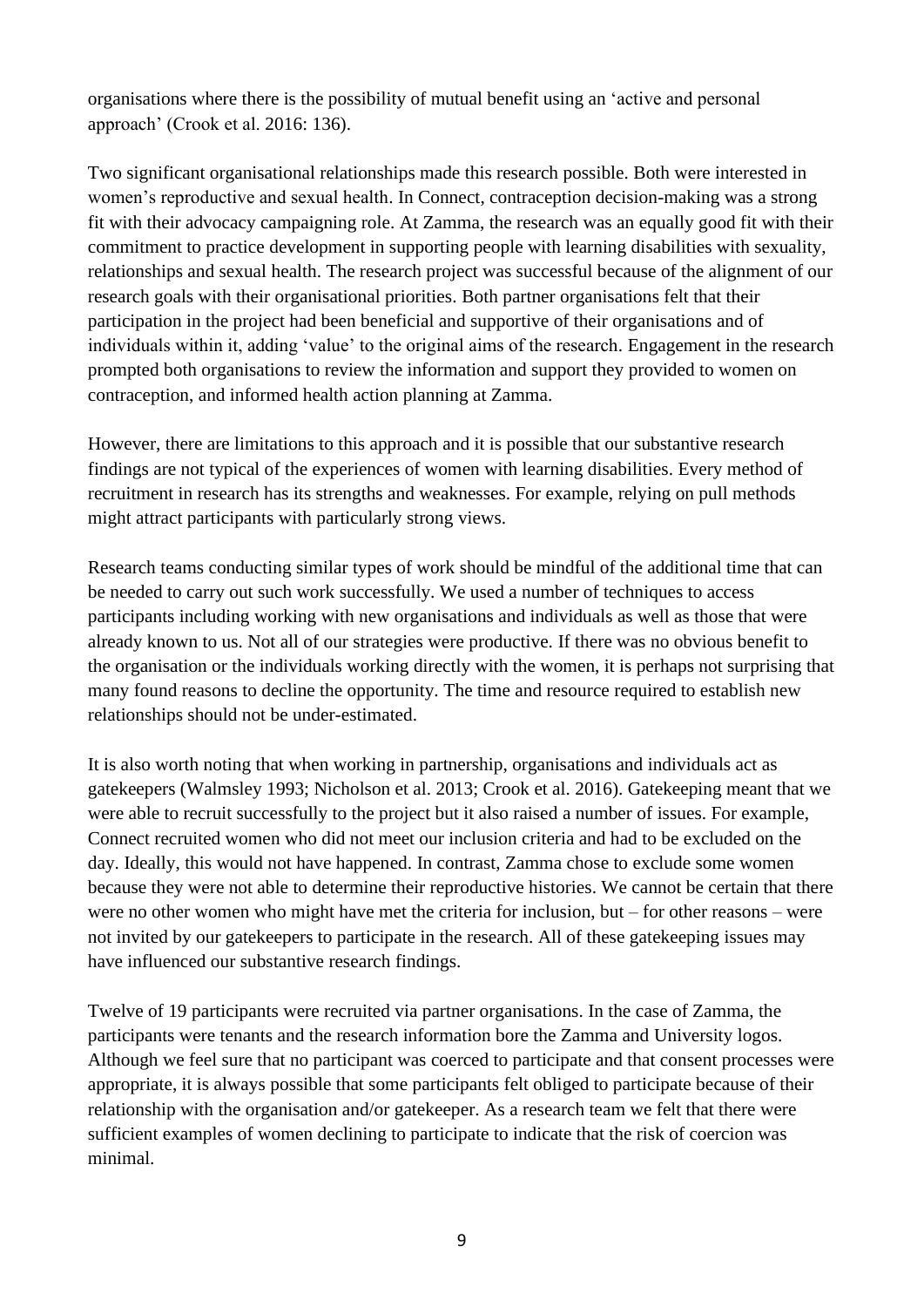Working in partnership with individuals and organisations in research can also impact on the process of data collection. A number of unforeseen issues arose during this time. Connect organised interviews in a rural area and, because of their involvement, we were grateful that participants were able to reach that location and participate. However, the research team was expecting to interview six individuals and twelve were invited. This meant that seven interviews had to be done within one day rather than an anticipated lower number. Arguably, this may have affected the quality of the interviews and the richness of the research data generated. It also allowed less time for reflection between interviews and it was difficult to write field notes. Furthermore, pragmatism dictated that the Director at Connect conducted two interviews which otherwise could not have taken place. This may have compromised rigour – though there is no evidence that it did.

We had originally planned to interview women on a one-to-one basis, with support if required. In practice, the process of interviewing was much more varied than this. Our priority was ensuring that women were able to share their experiences of contraceptive choice and use in a safe environment but these differences in interview method will have influenced the data. In responding flexibly to the women's requests on where they wanted to be interviewed and with whom, some methodological rigour was lost but this is arguably compensated for by the fact that in both organisational settings the support of friends and long standing staff may also have enabled the women interviewed to contribute more fully in a relaxed setting. These methodological and ethical dilemmas are often present in sensitive research, and we hope our discussions about them here will support other researchers to reflect and plan accordingly when drafting proposals and ethics applications.

#### **5. CONCLUSION**

The purpose of this article has been to provide a transparent account of how researchers developed organisational partnerships to enable them to hear directly from women with learning disabilities about their experiences of using contraception. Accounts given by the women in our project created opportunities for more nuanced understandings of how contraception for this population is prescribed and reviewed. But we argue that the potential benefits of recruiting people from hard to reach groups must be openly discussed alongside the possible compromises in methodological rigour and the additional time required for reflexivity and relationship-building that we identified.

Focusing on our methodological findings, we argue that fostering strong organisational partnerships can support the inclusion of people with learning disabilities in research when organisational interests align, and the partnership can be mutually beneficial. When working in partnership with organisations and with people with learning disabilities, our research highlights that flexibility is required to ensure that participant information, consent forms and interview schedules are fully accessible. However, this approach requires considerable investment in time and other resources to address potential ethical concerns and, in particular, to ensure that research participants give informed consent. Embedding reflexivity is also essential to ensure that the welfare, rights and wishes of the participants remain central. We acknowledge that our approach to including people with learning disabilities in research raises questions of methodological rigour and we have explored these above. However, research methods are not neutral; they are 'productive' and they produce the reality that we come to understand (Law, 2004). Without organisational partnerships,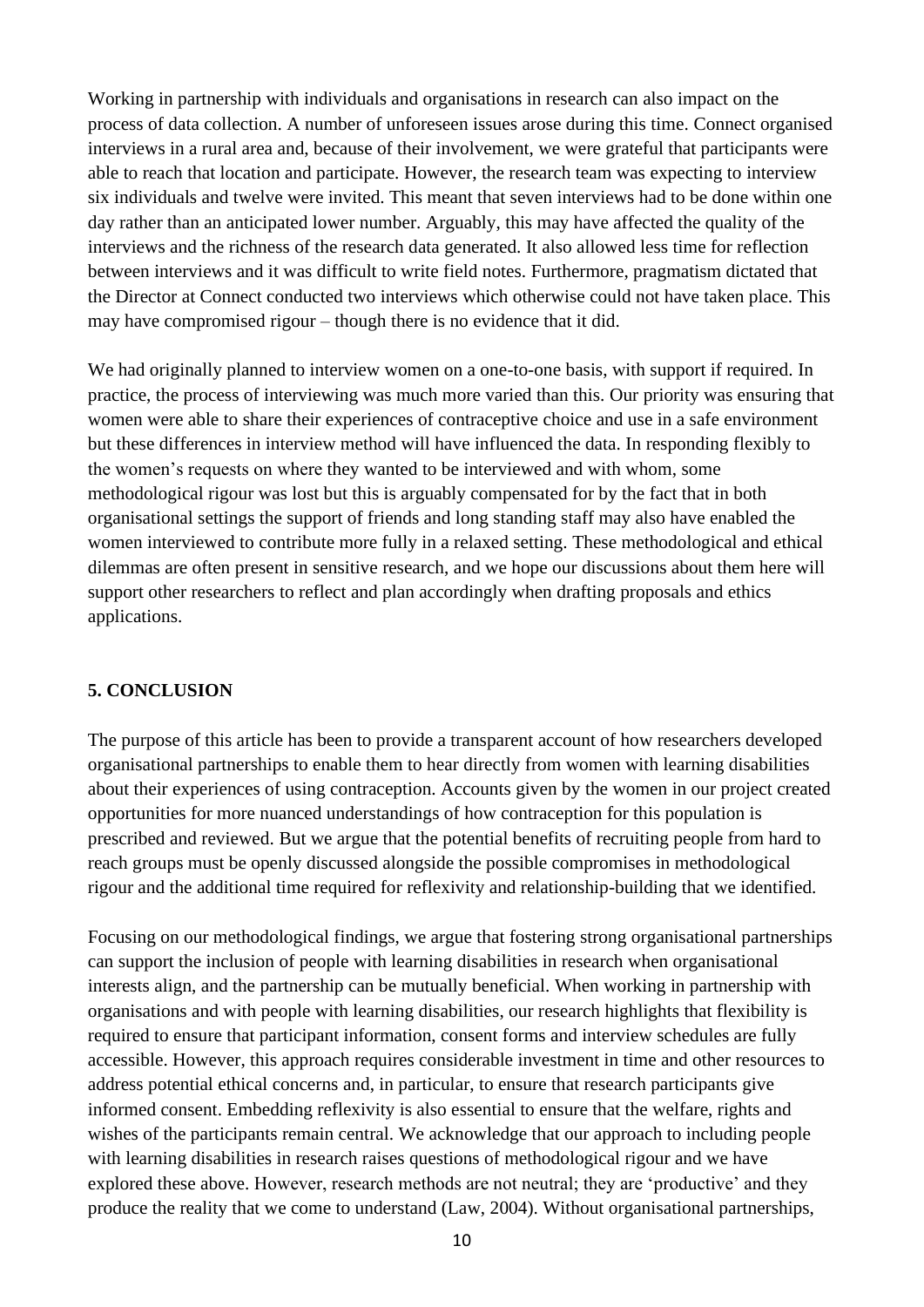and a creative approach to research, this important project would not have been possible.

#### **References**

- Bosk, C. (1979) *Forgive and remember: managing medical failure* (Chicago: The University of Chicago Press).
- Boxall, K. and Ralph, S. (2011) [Research ethics committees and the benefits of involving people](http://nectar.northampton.ac.uk/5866/)  [with profound and multiple learning disabilities in research.](http://nectar.northampton.ac.uk/5866/) *British Journal of Learning Disabilities.* **39**(3), pp. 173-180. 1354-4187.
- Calvely, J. (2012) Including adults with intellectual disabilities who lack capacity to consent to research *Nursing Ethics* 19(4) 558-567.
- Crook, B., Tomlins, R., Bancroft, A. and Ogi, L. (2016) 'So often they do not get recruited': exploring service user and staff perspectives on participation in learning disability research and the barriers that inhibit it. *British Journal of Learning Disabilities*, 44, 2, pp130-137.
- Dickson-Swift, V.; James, E.; Liamputtong, P. (2008) *Undertaking Sensitive Research in the Health and Social Sciences: Managing Boundaries, Emotions and Risks;* Cambridge University Press: Cambridge, UK.
- DH (2005) *Research governance framework for health and social care.* http://www.dh.gov.uk/en/Publicationsandstatistics/Publications/PublicationsPolicyAndGuida nce/DH\_4108962 (accessed January 2018).
- DH (2015) NHS Constitution for England [\(https://www.gov.uk/government/publications/the-nhs](https://www.gov.uk/government/publications/the-nhs-constitution-for-england/the-nhs-constitution-for-england(last)[constitution-for-england/the-nhs-constitution-for-england\(last](https://www.gov.uk/government/publications/the-nhs-constitution-for-england/the-nhs-constitution-for-england(last) accessed 10.11.2018).
- Earle S, Tilley E, and Walmsley J (2012) Who makes crucial decisions on reproduction and contraception? *Learning Disability Practice,* 15:8, 34-35
- Earle S, Chapman R., Ledger S., Townson, L and Walmsley J (2015) *Contraceptive choices for women with learning disabilities*. Final report presented to Open Society Foundations. The Open University: Milton Keynes.
- Ellis, L. (2015) *The experiences of people with learning difficulties living in a rural area*, Unpublished PhD thesis, The Open University [https://pure.uhi.ac.uk/portal/en/publications/the-experiences-of-people-with-learning](https://pure.uhi.ac.uk/portal/en/publications/the-experiences-of-people-with-learning-difficulties-living-in-a-rural-area(1e9291a8-38b9-4a2b-8499-8ff87a3c6295).html)[difficulties-living-in-a-rural-area\(1e9291a8-38b9-4a2b-8499-8ff87a3c6295\).html](https://pure.uhi.ac.uk/portal/en/publications/the-experiences-of-people-with-learning-difficulties-living-in-a-rural-area(1e9291a8-38b9-4a2b-8499-8ff87a3c6295).html) [last accessed 20 September 2019].
- Facer, K. and Enright, B. (2016) *Creating living knowledge.* University of Bristol and the Arts and Humanities Research Council. [https://connected-communities.org/wp](https://connected-communities.org/wp-content/uploads/2016/04/Creating-Living-Knowledge.Final_.pdf)[content/uploads/2016/04/Creating-Living-Knowledge.Final\\_.pdf](https://connected-communities.org/wp-content/uploads/2016/04/Creating-Living-Knowledge.Final_.pdf) [last accessed 20 September 2019].
- Iacono T. Ethical challenges and complexities of including people with intellectual disability as participants in research. Journal of Intellectual & Developmental Disability 2006; 31: 173– 179.
- Lai, R., Elliott, D. and Oullette-Kuntz, H. (2012) Attitudes of research ethics committee members toward individuals with intellectual disabilities: the need for more research. *J Pol Pract Intellect Disabil*, 3, 114-118.
- Law, J. (2004) *After method: Mess in social science research*. London: Routledge.
- Ledger, S. (2012) *Staying local: support for people with learning difficulties from inner London 1971-2007* , Unpublished PhD thesis, The Open University.